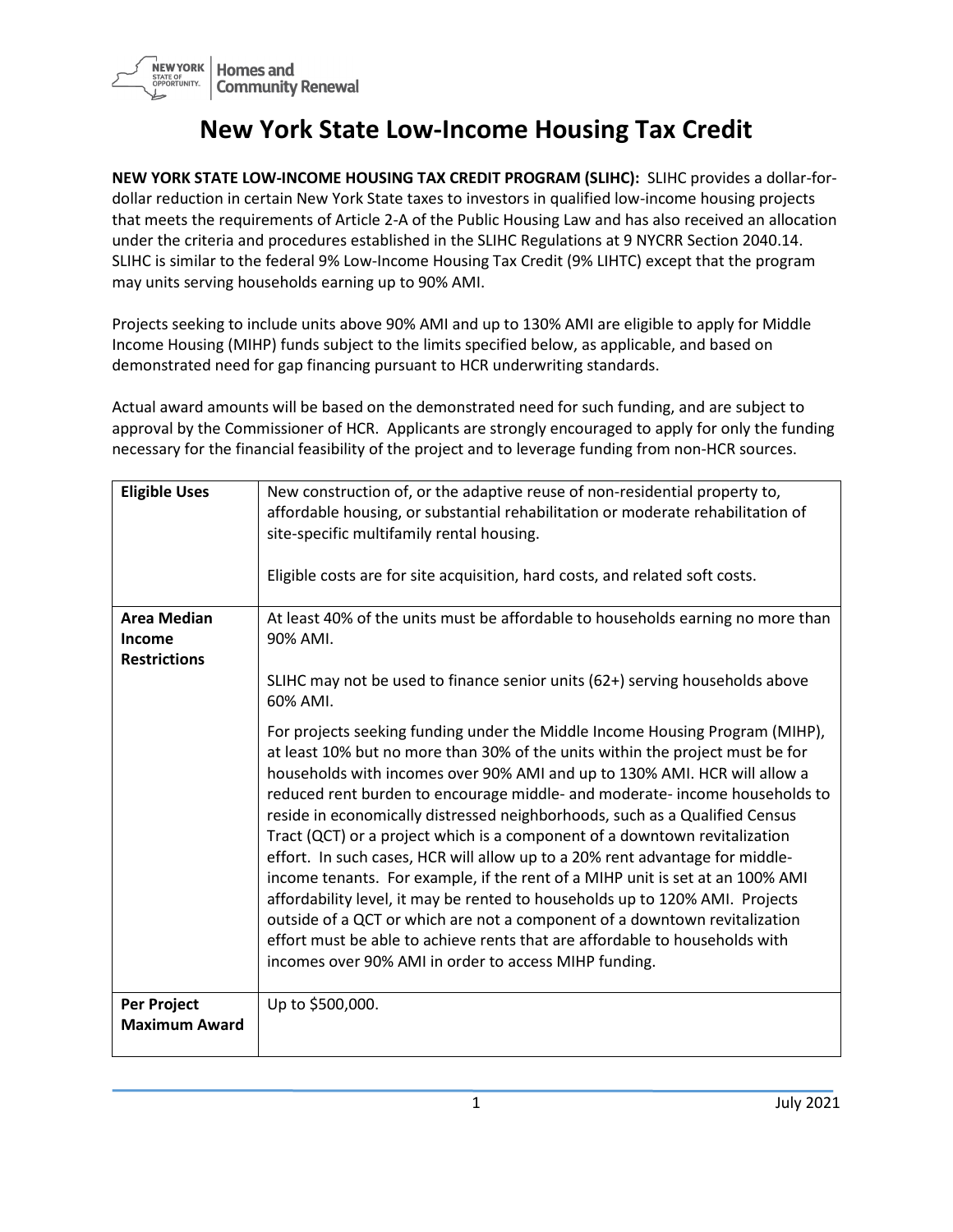|                                                              | For MIHP financed units, up to \$140,000 in MIHP per unit in New York City,<br>Westchester, Nassau & Suffolk counties, and up to \$95,000 in MIHP per unit in<br>all other counties.                                                                                                                                                                                                                                                                                                                                                                                                                                                                                                                                                                                                                                                                                                                                                                                                                                                                                          |
|--------------------------------------------------------------|-------------------------------------------------------------------------------------------------------------------------------------------------------------------------------------------------------------------------------------------------------------------------------------------------------------------------------------------------------------------------------------------------------------------------------------------------------------------------------------------------------------------------------------------------------------------------------------------------------------------------------------------------------------------------------------------------------------------------------------------------------------------------------------------------------------------------------------------------------------------------------------------------------------------------------------------------------------------------------------------------------------------------------------------------------------------------------|
| <b>Priorities</b>                                            | Projects that would qualify for the maximum number of points under the SLIHC<br>scoring criteria for Mixed Income use.                                                                                                                                                                                                                                                                                                                                                                                                                                                                                                                                                                                                                                                                                                                                                                                                                                                                                                                                                        |
| Eligible<br><b>Applicants</b>                                | Not-for-profit developers, for-profit developers, individuals, corporations,<br>limited partnerships, and limited liability corporations.                                                                                                                                                                                                                                                                                                                                                                                                                                                                                                                                                                                                                                                                                                                                                                                                                                                                                                                                     |
| <b>Regulatory</b><br><b>Agreement</b><br><b>Requirements</b> | Minimum of 30 years or coterminous with LIHTC regulatory term, as extended.                                                                                                                                                                                                                                                                                                                                                                                                                                                                                                                                                                                                                                                                                                                                                                                                                                                                                                                                                                                                   |
| <b>Scoring Criteria</b>                                      | Community Impact/Revitalization (10), Financial Leveraging (11), Sponsor<br>Characteristics (9), Green Building (5), Fully Accessible and Adapted, Move-In<br>Ready Units (5), Individuals with Children (7), Project Readiness (10), Persons<br>with Special Needs (5), Participation of Non-Profit Organizations (4), Income<br>Mixture (12), Historic Nature of Project (2), Cost Effectiveness (5), Housing<br>Opportunity Projects (5), Investment in underserved areas (5) and Minority and<br>Women Owned Business Enterprise Participation (5)                                                                                                                                                                                                                                                                                                                                                                                                                                                                                                                        |
| <b>Additional</b><br><b>Eligibility Criteria</b>             | For projects utilizing multiple sources of tax credit financing, tax credit investor<br>letters must identify the specific and independent value of each tax credit<br>resource including the separated value of SLIHC financing from LIHTC, as<br>applicable.                                                                                                                                                                                                                                                                                                                                                                                                                                                                                                                                                                                                                                                                                                                                                                                                                |
| <b>Application and</b><br><b>Allocation Fee</b>              | Application fee of \$3,000, \$1,000 if binding agreement is requested and one-<br>time allocation fee equal to 8% of annual SLIHC allocation amount, payable prior<br>to carryover issuance.<br>Not-for-profit applicants or their wholly-owned subsidiaries that have not<br>received an award of HCR capital funding since 2018 and that serve as the sole<br>general partner or co-general partner with another non-profit, may request a<br>deferral of payment until the credit allocation. Such deferral requests must<br>document the applicant's inability to remit the application fee at the time of the<br>application, financial hardship, and that it has not received an award from HCR<br>since 2018, at the time of application. Deferral requests must be submitted no<br>later than one month in advance of any applicable application due date.<br>Written application deferral approvals granted by HCR must be appended to<br>application Attachment H-1. Send deferral requests to: Mr. Arnon Adler, LIHTC<br>Program Manager at arnon.adler@nyshcr.org |
| <b>Monitoring and</b><br><b>Servicing Fees</b>               | Monitoring fee of .5% of the 90% SLIHC maximum rent per SLIHC regulated unit<br>per month.                                                                                                                                                                                                                                                                                                                                                                                                                                                                                                                                                                                                                                                                                                                                                                                                                                                                                                                                                                                    |